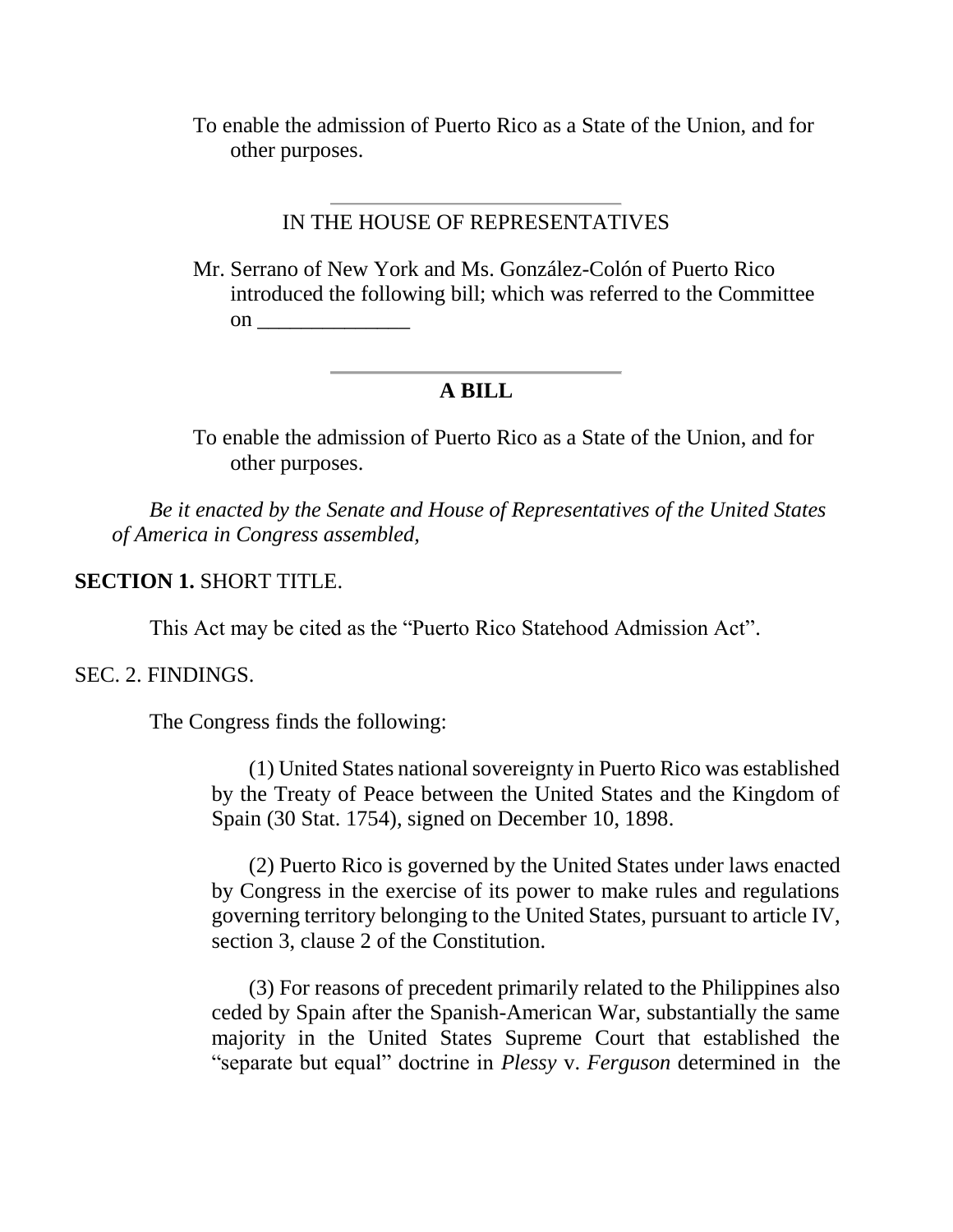1901 *Downes* v. *Bidwell* decision that Puerto Rico was an unincorporated territory of the United States, a status of possession that continues today.

(4) On March 2, 1917, Congress granted birthright citizenship of the United States by statute for all persons born in Puerto Rico (39 Stat. 951) to further integrate Puerto Rico into our Nation.

(5) Puerto Rico has a territorial constitution that is republican in form and compatible with the United States Constitution as well as the principles of the Declaration of Independence, and that is equivalent to a State constitution, having been democratically ratified by the United States citizens of the territory on November 4, 1952, and subsequently approved by the Congress of the United States through Public Law 82– 447.

(6) 32 territories previously have petitioned Congress for statehood based on democratically expressed consent of the governed, and each was duly admitted as a State of the Union pursuant to article IV, section 3, clause 1 of the United States Constitution, with equal rights and responsibilities of national and State citizenship under the United States Constitution.

(7) Puerto Ricans have contributed greatly to the Nation and its culture and distinguished themselves in every field of endeavor. However, the denial of equal voting representation and equal treatment by the Federal government stands in stark contrast to their contributions.

(8) Since becoming a United States territory, more than 235,000 United States citizens of Puerto Rican heritage have served in the United States military.

(9) Thousands of military service members of Puerto Rican heritage have received numerous medals, distinctions, and commendations of every degree, including for valorous military service in the twentieth and twenty-first centuries.

(10) Nine military service members from Puerto Rico have been awarded the Congressional Medal of Honor, and many have been awarded the Distinguished Service Cross or the Navy Cross.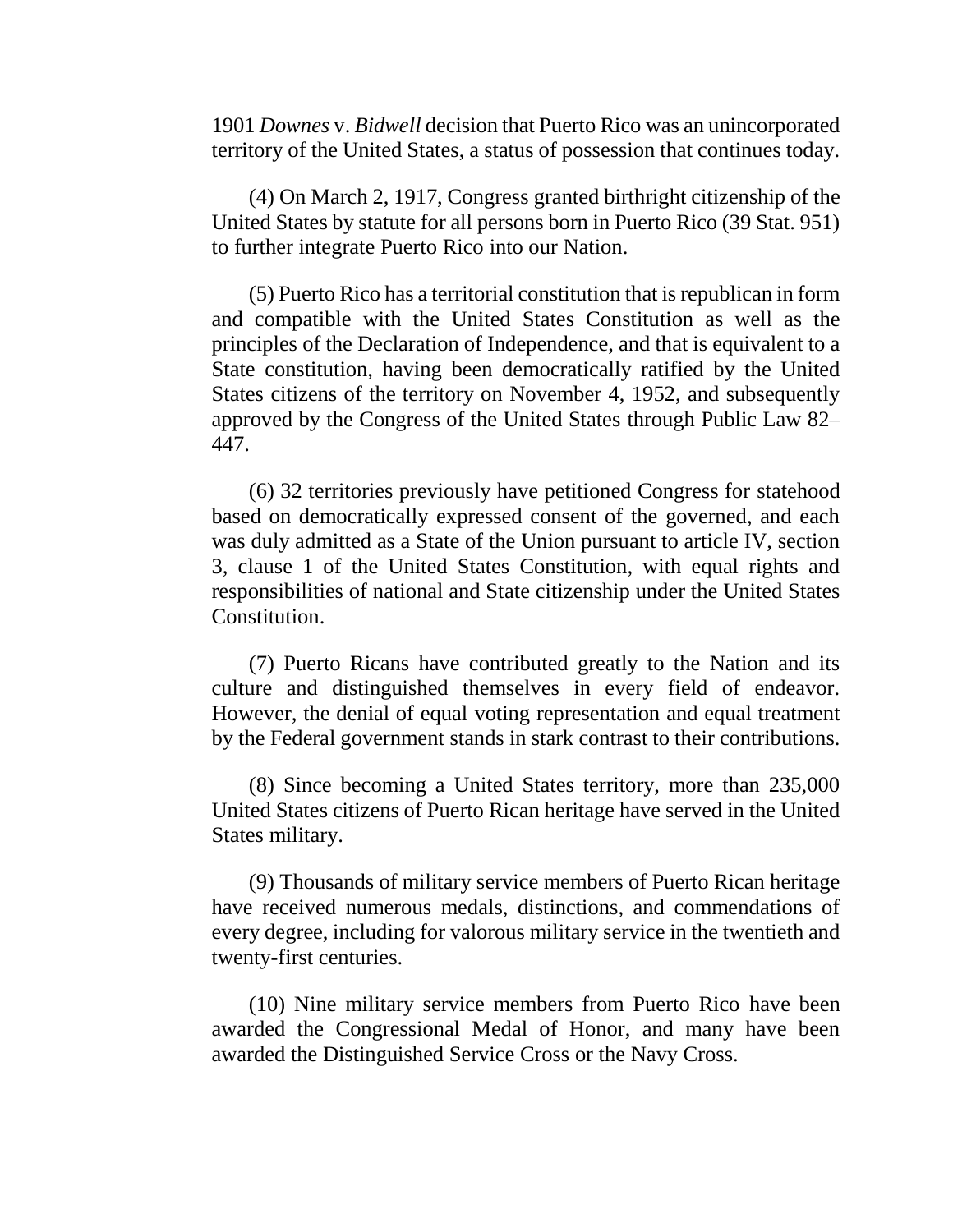(11) The 65th Infantry Regiment in Puerto Rico (known as the "Borinqueneers") was awarded the Congressional Gold Medal (Public Law 113–120, enacted June 10, 2014) for its contributions and sacrifices in the armed conflicts of the United States, including World War I, World War II, and the Korean War.

(12) Unincorporated territory status means that federal laws can be applied to Puerto Rico and its American citizens differently, on unequal and even inequitable terms, compared not only to the States and their residents, but also unlike territories that were considered to be parts of the United States. This has limited the development of Puerto Rico and hindered its economy.

(13) Unincorporated territory status has resulted in millions of residents leaving Puerto Rico to seek greater opportunities and a better quality of life available in a State. Approximately 65 percent of all people of Puerto Rican origin now live in the States, with the increasing rate of population loss in the territory creating a severe strain on the local tax base and workforce participation.

(14) Other than its unincorporated territory status and its unequal treatment in some laws, Puerto Rico is socially, economically, politically, and legally integrated into the Nation.

(15) Puerto Rico has held two plebiscites under local law on status proposals that are possible under Federal law, in 2012 and 2017. In 2012, a majority of the vote rejected the current territory status, and 61.2 percent chose statehood among the alternatives. In 2017, 97.1 percent of the vote was for statehood on a ballot amended as advised by the Department of Justice.

(16) No United States territory that has petitioned for statehood has been denied admission into the Union.

(17) Congress has recognized Puerto Rico's "right to determine its future political status," (Public Law 114–187, enacted June 20, 2016) which, consistent with status votes in most territories that have become States, may include a "Yes or No" vote on statehood.

(18) Congress has appropriated funding to the State Elections Commission of Puerto Rico to conduct a plebiscite by which Puerto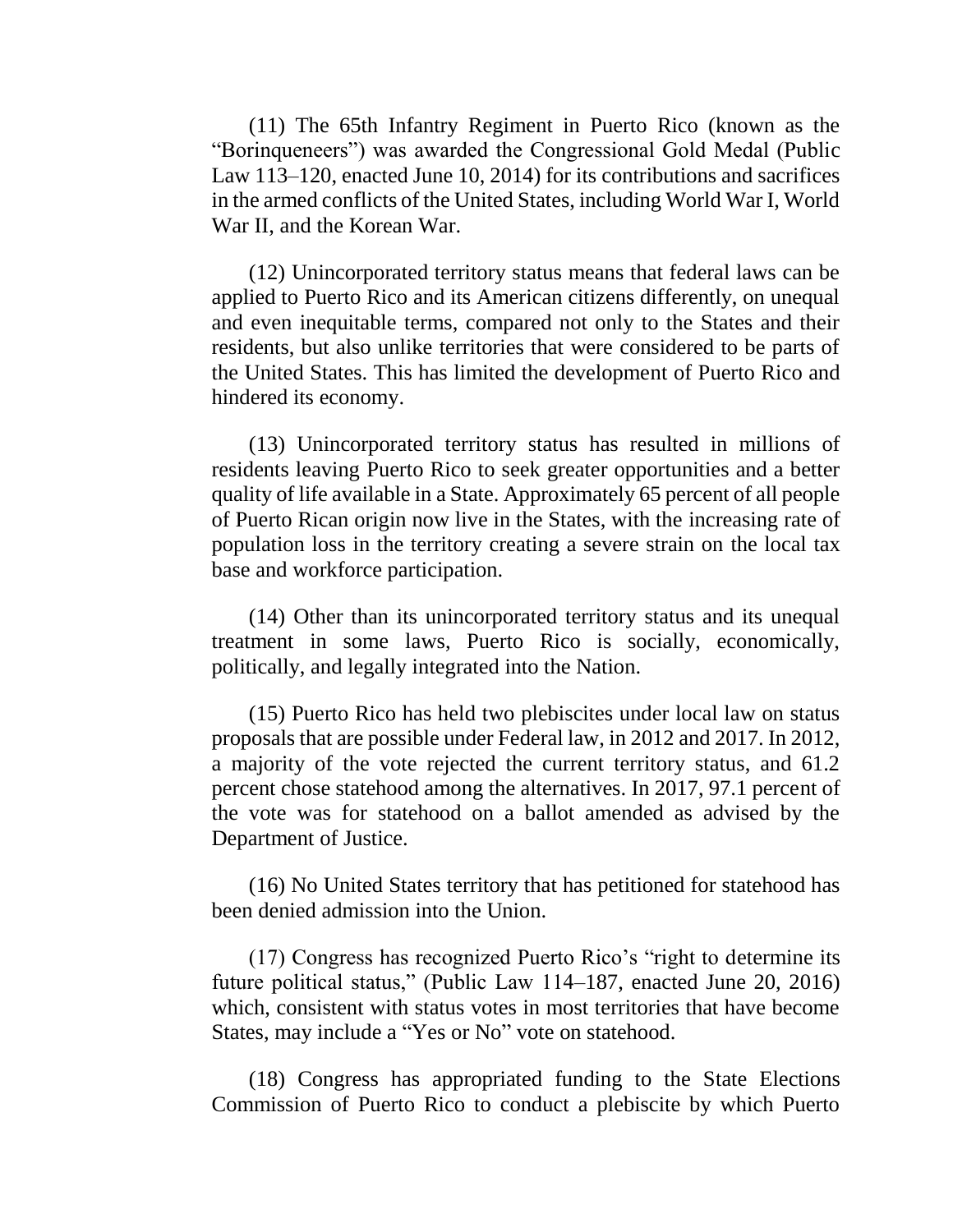Rican voters will determine the future political status of Puerto Rico (Public Law 113–76, enacted January 17, 2014).

(19) Granting equality through statehood to Puerto Rico is long overdue in light of the historical contributions of its residents to the United States and its potential to further strengthen our Union and the 102 years of political and economic discrimination against the United States citizens living in Puerto Rico.

## SEC. 3. NATIONAL POLICY DECLARATION.

This Act constitutes the commitment of Congress that, if Puerto Rico chooses statehood, subject to the provisions stated herein, Puerto Rico shall be declared to be a State of the United States of America, and shall be admitted into the Union on an equal footing with the other States, in all respects, so that the United States citizens residing in Puerto Rico shall have all rights, privileges, and duties enjoyed by the United States citizens in the several States.

#### SEC. 4. ADMISSION TO UNION AS STATE.

(a) DEMOCRATIC SELF-DETERMINATION.—In accordance with applicable laws of Puerto Rico, a political status plebiscite shall be conducted in conjunction with the local general election scheduled for November 2020.

(b) BALLOT.—The ballot for the plebiscite conducted under subsection (a) shall present voters with the question: "Do you approve Puerto Rico's admission as a State of the Union on equal footing with all other States? Yes No  $\ldots$ .

(c) CERTIFIED RESULTS.—If statehood is approved by a majority of the votes cast in the plebiscite conducted under subsection (a), the President of the State Elections Commission of Puerto Rico shall certify the results of the plebiscite, and shall transmit the certified results of the plebiscite to the Governor within three days. Not later than 10 days after the date of certification, the Governor shall declare the results of the plebiscite and transmit the certified results of the plebiscite to the President of the United States, the President pro tempore of the Senate, and the Speaker of the House of Representatives.

(d) CONTENT OF DECLARATION.—The declaration by the Governor in subsection (c) shall designate and announce the dates and other requirements for primary and general elections under applicable Federal and local law for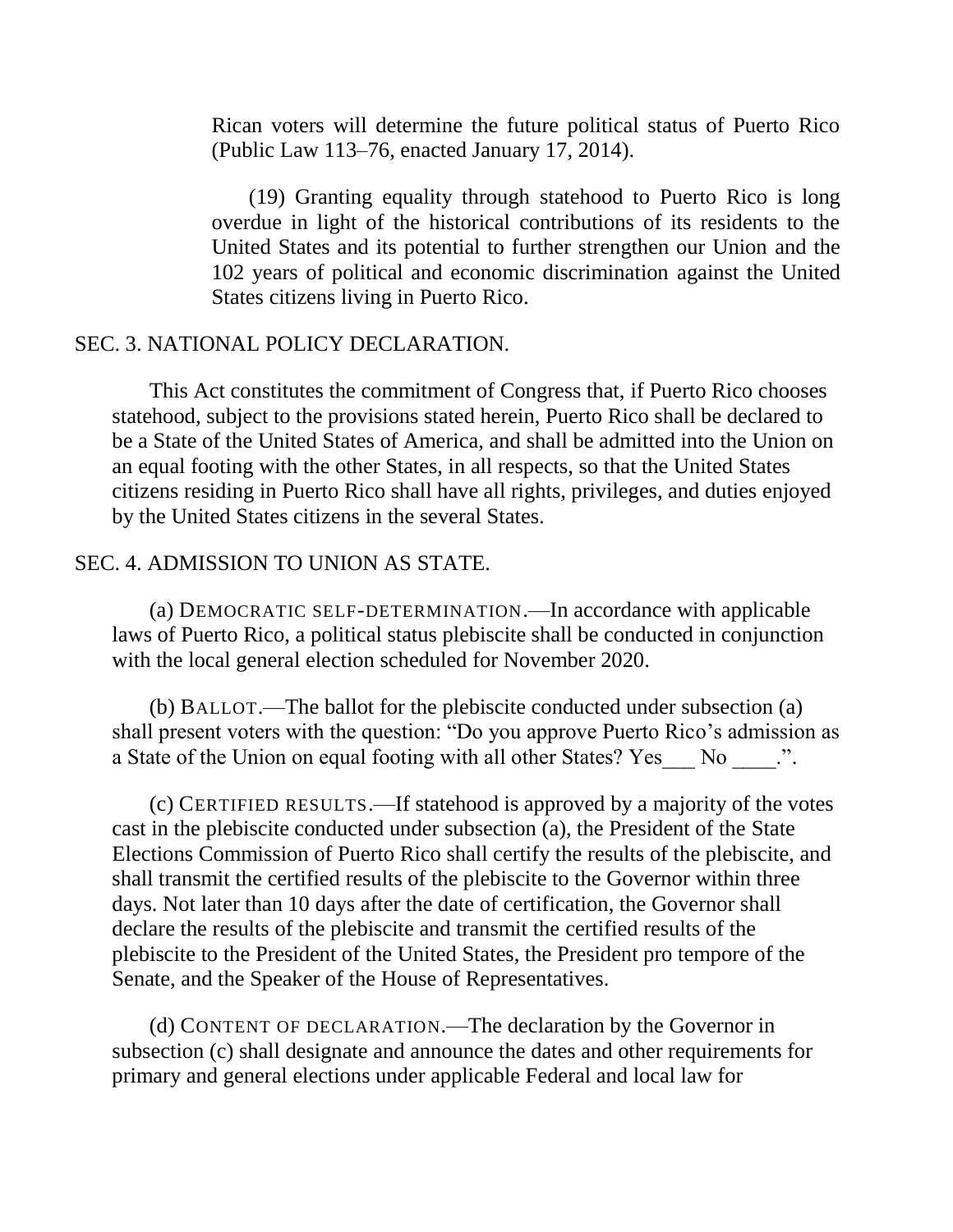representation in the Senate and the House of Representatives in accordance with the following:

> (1) In the first election of Senators, the two senatorial offices shall be separately identified and designated, and no person may be a candidate for both offices. Nothing in this section shall impair the privilege of the Senate to determine the class and term to which each of the Senators-elect shall be assigned.

(2) In the first election of a Representative, Puerto Rico shall be entitled to one Representative upon its admission into the Union as a State. In the next election for the United States House of Representatives, Puerto Rico shall be entitled to the same number of Representatives as the State whose most recent Census population was closest to, but less than, that of Puerto Rico, and such Representatives shall be in addition to the membership of the House of Representatives as now prescribed by law: Provided, that any increase in the membership shall not operate to either increase or decrease the permanent membership of the House of Representatives as prescribed in the Act of August 8, 1911 (37 Stat. 13), nor shall such temporary increase affect the basis of apportionment established by the Act of November 15, 1941 (55 Stat. 761; 2 U.S.C., sec. 2a), for the Eightythird Congress and each Congress thereafter, unless Congress acts to increase the total number of the House of Representatives. Thereafter, the State of Puerto Rico shall be entitled to such number of Representatives as provided for by applicable law based on the next reapportionment.

(3) The President of the State Elections Commission of Puerto Rico shall certify the results of such primary and general elections, and shall transmit the results of each election to the Governor within three days following such primary and general elections. Within ten days of the date of each certification, the Governor shall declare the results of the primary and general elections, and transmit the results of each election to the President of the United States, the President pro tempore of the Senate, and the Speaker of the House of Representatives.

(e) PRESIDENTIAL PROCLAMATION.—Upon receipt of the Governor's declaration pursuant to subsection (c), the President of the United States shall issue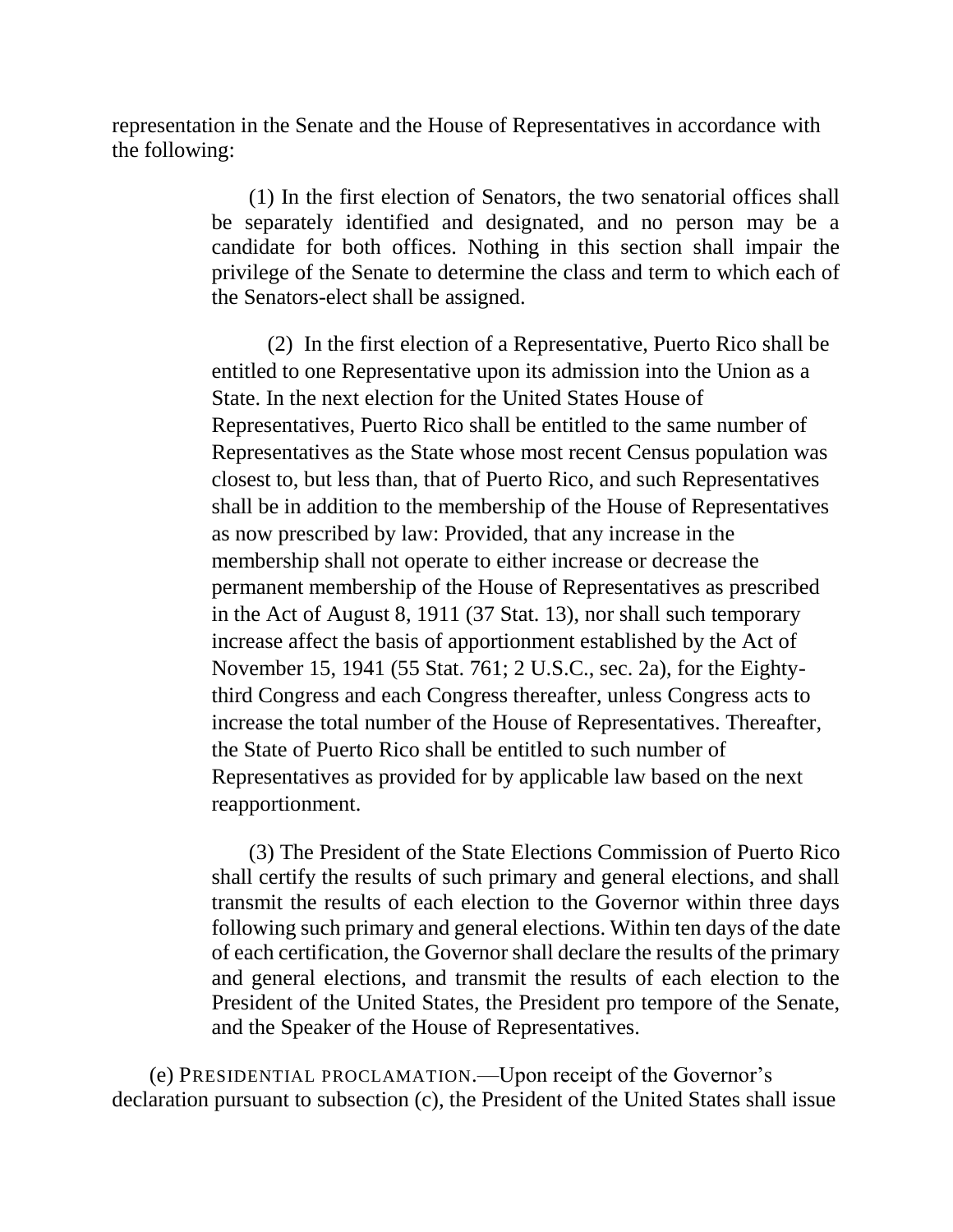a proclamation declaring certified results of the plebiscite and the date Puerto Rico is admitted as a State of the Union on an equal footing with all other States, which date must follow the certification of results of the general elections required by this Act, but not later than 30 months from the date on which the aforementioned plebiscite results were certified. Upon issuance of the proclamation by the President, Puerto Rico shall be deemed admitted into the Union as a State.

(f) TRANSITION PERIOD.—During the period between the day on which voters have approved statehood, and the date of admission as a State of the Union, the Constitution and laws of the United States shall apply to Puerto Rico as it applied to the 32 incorporated territories that became States prior to admission to the Union.

(g) TERMINATION OF ACT IF STATEHOOD NOT APPROVED.—If statehood is not approved by a majority of the votes cast in the plebiscite conducted under subsection (a), the provisions of this Act shall cease to be effective.

## SEC. 5. PROVISIONS APPLICABLE TO STATE OF PUERTO RICO.

Upon the admission of the State of Puerto Rico into the union, the following shall apply:

> (1) PHYSICAL TERRITORY DEFINED.—The State of Puerto Rico shall consist of all of the islands, together with their appurtenant reefs, seafloor, and territorial waters in the seaward boundary, presently under the jurisdiction of the territory of Puerto Rico.

> (2) STATE CONSTITUTION.—The Constitution of the Commonwealth of Puerto Rico, as approved by Public Law 82–447 and subsequently amended, shall be accepted as the State Constitution of Puerto Rico.

> (3) CONTINUITY OF LAWS.—All laws of the United States and laws of Puerto Rico not in conflict with this Act shall continue in full force and effect following the date of admission of Puerto Rico as a State of the Union.

> (4) CONTINUITY OF GOVERNMENT.—The individuals holding legislative, executive, and judicial offices of Puerto Rico shall continue to discharge the duties of their respective offices when Puerto Rico becomes a State of the Union.